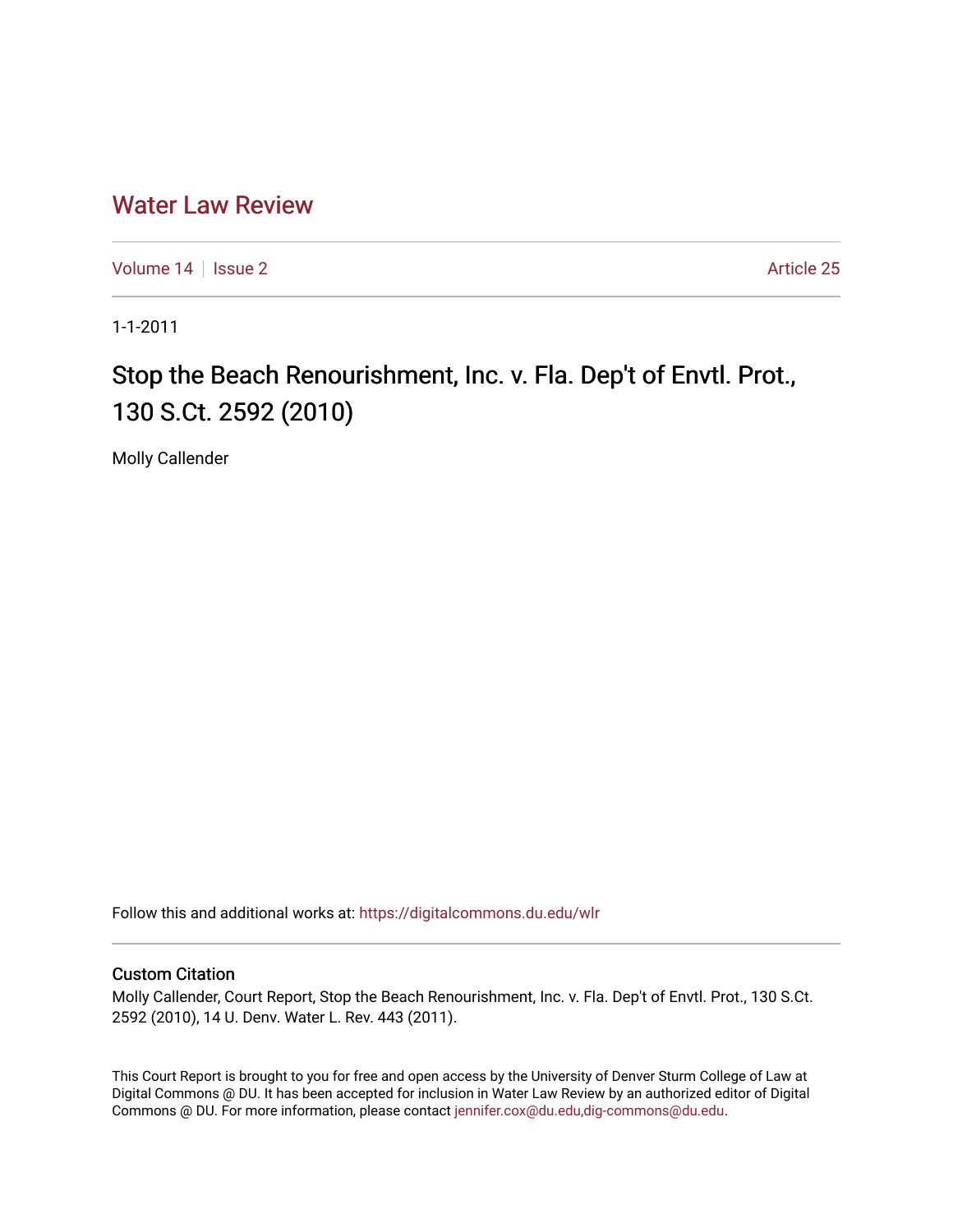## **FEDERAL COURTS UNITED STATES SUPREME COURT**

Stop **the Beach Renourishment, Inc. v. Fla. Dep't of Envtl. Prot., 130** S.Ct. **2592** (2010) (holding that a state supreme court did not engage in an unconstitutional taking of littoral property owners' rights to future accretions **by** upholding a state decision to restore eroded beach **by** filling in submerged land).

Stop the Beach Renourishment, Inc. ("Corporation") was a nonprofit corporation formed **by** people. who owned beachfront property in Destin and Walton County, Florida. The Corporation sued the Florida Department of Environmental Protection ("Department") in the Florida District Court of Appeal for the First District ("district court") to challenge the Department's decision to give permits to a proposed project that the local government instituted. The district court reversed and remanded the agency's decision to grant the permits and certified a question to the Florida Supreme Court, asking whether the Beach and Shore Preservation Act unconstitutionally deprived upland owners of littoral rights without just compensation. The court answered the certified question in the negative and denied request for rehearing. The United States Supreme Court ("Court") granted certiorari.

The state of Florida owned the land permanently submerged beneath navigable waters as well as the foreshore, which was the land between the low-tide line and the mean high-water line. Accordingly, the mean high-water line was the ordinary boundary between private beach front, or littoral property, and state-owned land. Littoral owners had special rights with regard to the water and the foreshore. Specifically, littoral owners had right of access to the water, the right to use the water for certain purposes, the right to an unobstructed view of the water, and the right to receive accretions and relictions to the littoral property.

Accretions are additions of sand, sediment, or other deposits to waterfront land. Relictions are lands once covered **by** water that become dry when the water recedes. Both relictions and accretions occur gradually and imperceptibly. For simplicity, the Court referred to accretions and relictions collectively as accretions and the process whereby they occur as accretion. Conversely, an avulsion occurs when a sudden or perceptible loss or addition to land occurs. The littoral owner automatically takes title to dry land added to his property **by** accretion. However, land added **by** avulsion continues to belong to the state. Significantly, when avulsion occurs, adding a new strip of land to the shore, the littoral owner has no right to subsequent